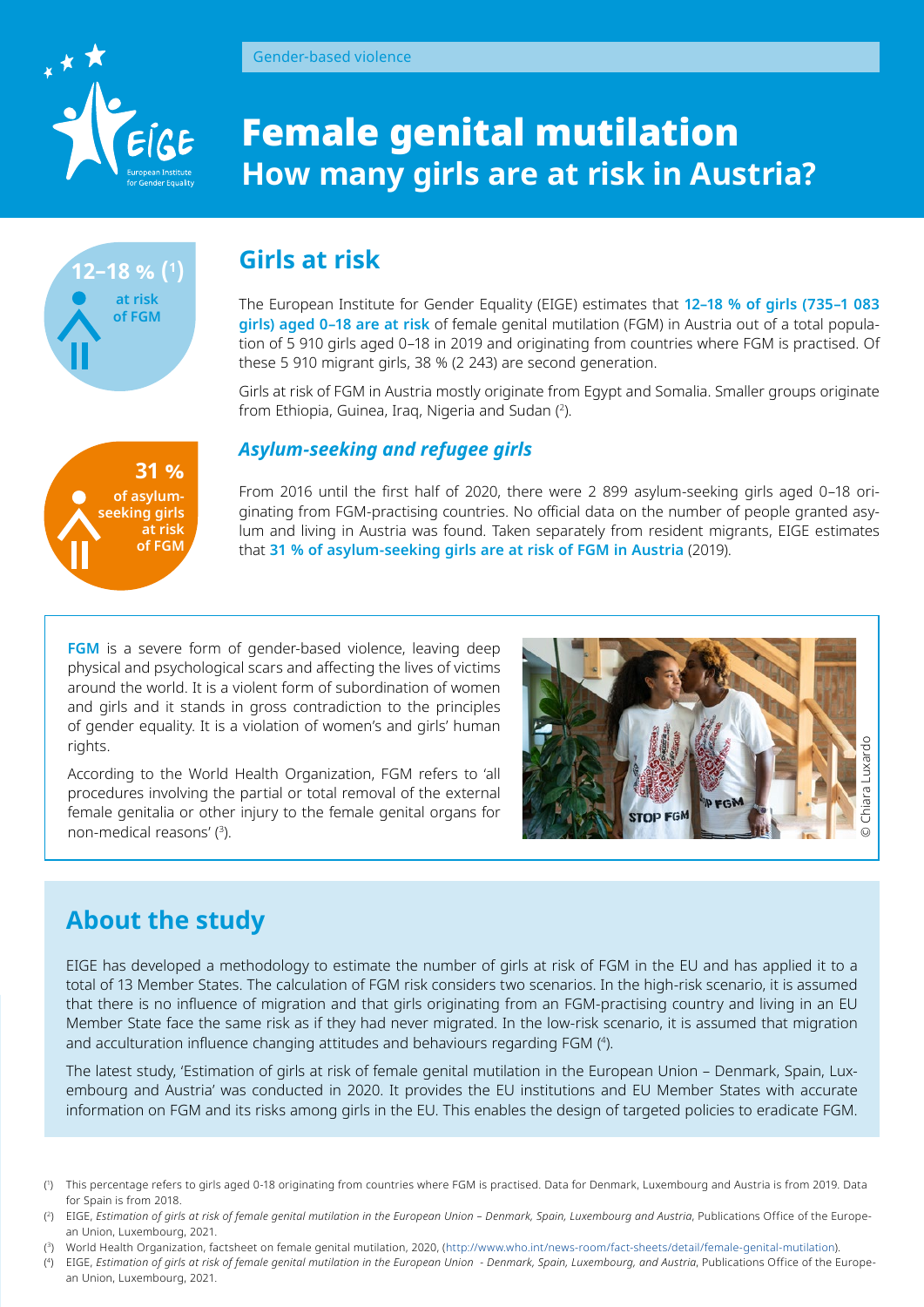

### **What are the trends over time?**

The absolute number of girls at risk of FGM in Austria has increased due to an increase in the number of migrant girls from FGM-practising countries (from 1 507 in 2011 to 5 910 in 2019). However, the percentage of girls at risk in the highrisk scenario has decreased, from 29 % in 2011 to 18 % in 2019.

The decrease in the share of girls in the high-risk scenario may be attributed to a change in the countries of origin of migrant girls. In 2011, the largest group of girls was from Ethiopia, which has an FGM prevalence rate of 47 % for girls and women aged 15–19. In 2019, the largest group was girls from Iraq, which has a much lower prevalence rate of FGM at 5 % of girls and women aged 15–19. See **Figure 1** for an illustration of the changes over time.

#### **Figure 1.** Estimated proportion of resident migrant girls (0-18) at risk of FGM in DK, ES, LU, AT



The overall size of the female migrant population from FGM-practising countries differs substantially across the four Member States. FGM is a problem that consequently affects countries to varying extents. The current estimated proportion of girls at risk varies from 15 % in Spain to 21 % in Denmark in the high-risk scenario for this study and from 9 % in Spain to 12 % in both Luxembourg and Austria in the low-risk scenario. There have also been variations in the trends over time. Luxembourg is the only Member State examined in which the estimated percentage of girls at risk has increased since 2011.

*Source:* EIGE, *Estimation of girls at risk of female genital mutilation in the European Union - Denmark, Spain, Luxembourg, and Austria*, 2021.

# **Community perspectives**

To gain in-depth knowledge and understanding about FGM among the diaspora living in Austria, four focus groups were held with women and men from Egypt and Sudan.

All participants stated that FGM is a historical practice that mostly continues in rural areas in the countries of origin among less-educated people. Despite not seeing the practice as belonging to their social group, FGM was given a certain sociocultural importance by all participants in terms of marriageability, beautification and control of sexuality and virginity. Participants agreed that not being cut is viewed negatively in Egyptian and Sudanese societies and especially in their home countries. Both men and women consider men the most important decision-makers about FGM due to familial power dynamics.

Second-generation Egyptian participants had the clearest standpoint against FGM, while first-generation women from Egypt and Sudan were more ambivalent and several had had at least one of their daughters cut. Egyptian young women spoke about having experienced anti-Islamic sentiment and discrimination (for example while wearing a hijab), and highlighted that FGM's perceived association with Islam reflects badly on their religion.

Participants in all focus groups thought that at least some people in their communities in Europe had practised FGM and travelled to their countries of origin for that purpose. Participants in all four focus groups were generally aware of the existence of a law against FGM in Austria, or at least assumed that there might be one. However, some were not aware of the law in Austria, nor in their country of origin (FGM is against the law in both Egypt and Sudan).

One of the central risks highlighted by participants is the medicalisation of FGM in Egypt and the assumption that negative health consequences can be avoided if it is performed in a 'safe way'.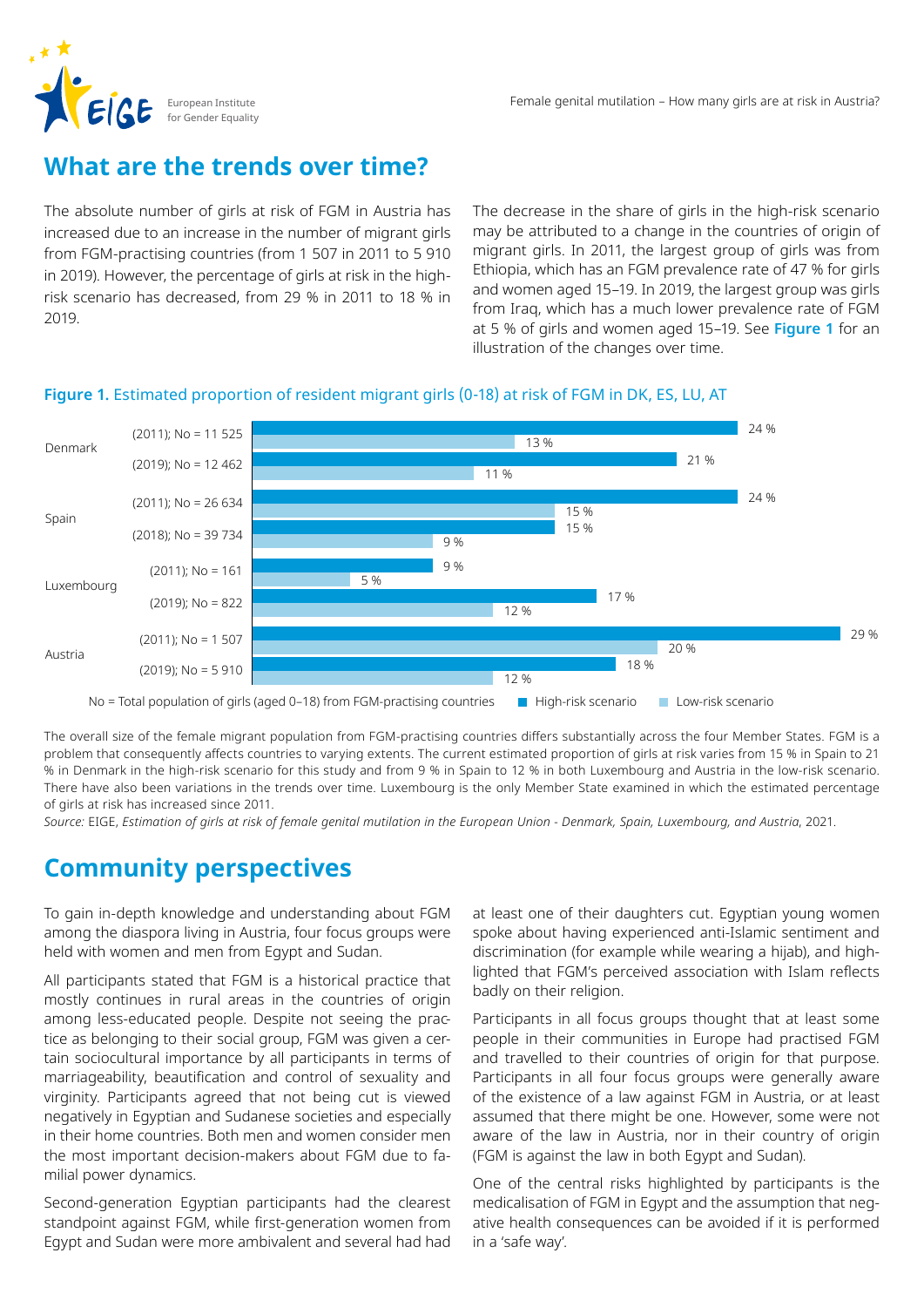

# **How does Austria tackle female genital mutilation?**

#### **Specific criminal law provision on FGM FGM-related child protection interventions**

#### **FGM-specific asylum legal provisions Official process for professionals to report**

**Criminal law.** In Austria, FGM is a crime against sexual integrity and autonomy under the Penal Code, and a criminal offence that is punishable even when committed abroad. The most recent amendments to relevant laws in Austria came into effect on 1 January 2020. Section 85(1) of the Austrian Penal Code (subsection 2a on bodily harm with severe and sustainable adverse effects) specifically mentions genital mutilation. The practice can be penalised with up to 10 years' imprisonment. However, there is no data available on FGM-related prosecutions in Austria.

**Child protection law.** A recently amended law places a legal obligation on health professionals to immediately provide written notification to the local child and youth welfare office if, during a professional activity concerning the birth or registration of a birth, a health institution suspects that the welfare of a child (whose mother is a victim of FGM) is in danger and that this danger cannot be prevented otherwise. The current version of this law (the National Children and Youth Services Law Section 37(1a)) came into effect in January 2020.

**Asylum law.** Austria's Asylum Act (2005) does not specifically mention FGM or gender-based persecution. However, asylum on the grounds of FGM can be granted in Austria if the applicant is at risk in their country of origin due to membership to a particular social group (FGM would be considered gender-based persecution), as outlined in the Geneva Convention. Case-law analysis indicates that FGM has been accepted as grounds to grant asylum in some cases, or at least a right to residence.

**Official process for professionals to report FGM.** Medical doctors are obliged to report a crime of bodily harm that was caused by an illegal act under Section 54(4) of the amendment of the Physicians Law, which came into effect in October 2019.

The **governmental action plan** 'Women's Health – 40 measures for the health of women in Austria' entered into force in 2017. The action plan outlines measures for violence prevention, including specific issues faced by migrant women. However, FGM is not explicitly mentioned.

In 2019, the Austrian Ministry of Health published a document on **intercultural care in the context of sexual and reproductive health**. It contains key details for health professionals, including a list of all institutions that are concerned with migrant women's health in Austria, such as those working with victims of FGM. Education and information points, support services such as translation and interpretation and those supporting women during pregnancy and childbirth.

From 2018 to 2019, the Austrian government (Ministry for Europe, Integration and Foreign Affairs) funded the project **INTACT**, a cooperation between FEM Süd (Vienna) and women's health centres in Salzburg and Linz. As part of the project, individuals from different FGM-affected communities were trained to become peer educators on FGM eradication in their communities. The individuals who took part had backgrounds in education, pharmacy, interpretation, social work, healthcare and nursing.

Since 2018, the government's **Austrian Integration Funds** have provided courses on Austrian values to recent migrants and people granted asylum, including one on FGM.

In early 2020, the **Viennese Programme for Women's Health** published an online training programme on FGM for teachers and other educators to be better prepared if girls require their support. It was developed together with experts in the field.

The first health counselling establishment in Austria to exclusively target women from countries where FGM is prevalent (FGM Süd) was established in September 2007 and remains one of the key institutions dealing with FGM in Austria. Today, there are other **women's health and migrant counselling centres** that provide education and counselling to victims of FGM – including Diakonie, Caritas and the Red Cross. There are also three FGM clinics in hospitals in Vienna, all led by gynaecologists experienced in providing healthcare for women with FGM and trained in defibulation and other reconstructive surgery.

**POLICY FRAMEWORK**

**POLICY FRAMEWORK**